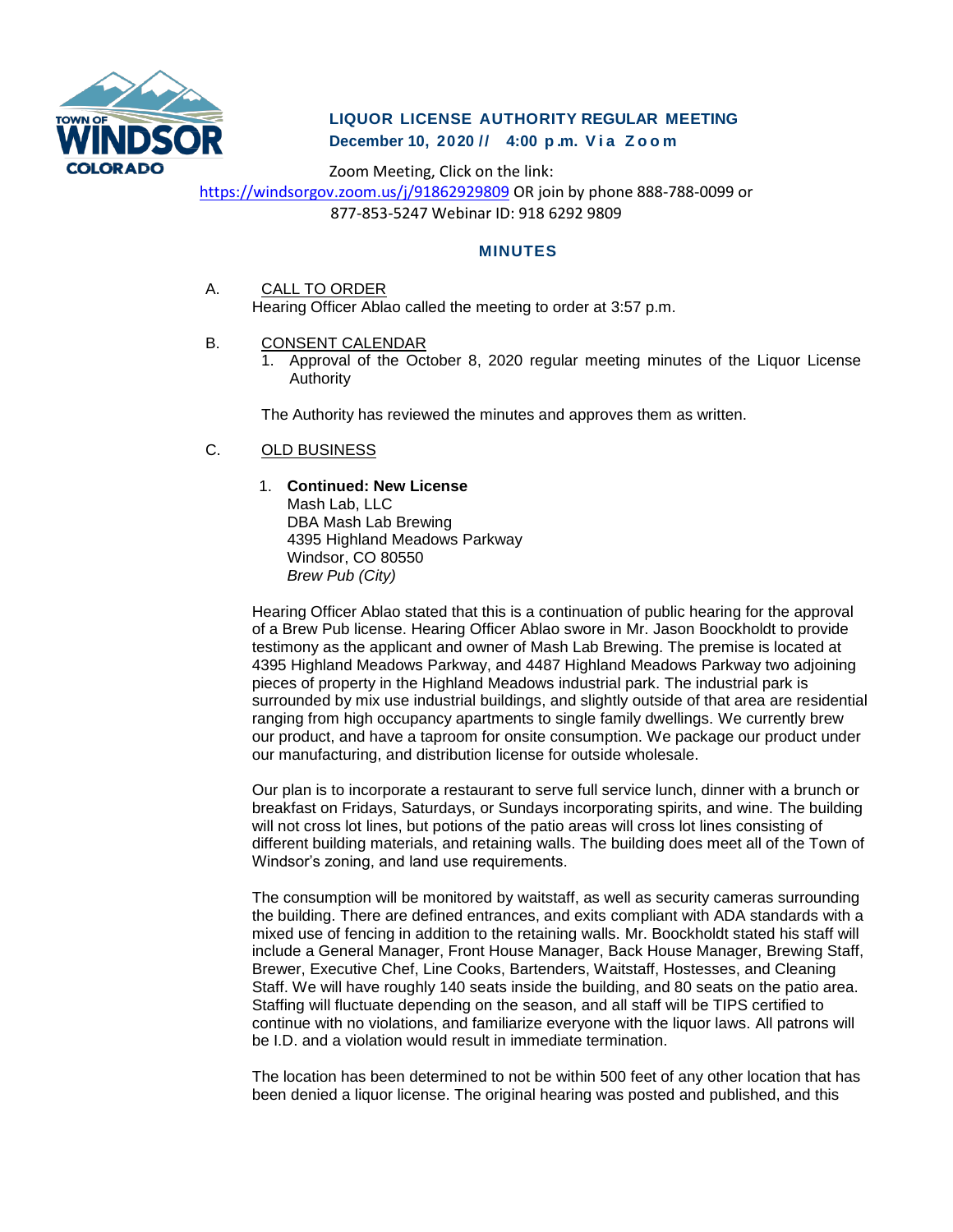particular hearing was also posted and published in pursuant to State law. Mr. Boockholdt stated he conducted the neighborhood petitioning in the industrial park, and the residential neighborhood filling the entire petition. Local businesses were excited to have another neighboring business, and everyone he spoke with was familiar with Mash Lab Brewing.

Mr. Boockholdt commented he did include a few different names on the liquor license application after speaking with the liquor enforcement division investigator for future development for Highlands Meadow Market that's currently under consideration for the restaurant contained within the building. Our current location would change slightly as more of the seating is focus next door with the current location being overflow or potentially rented for event space with a Trade Name of The Barrel Garage. The LLC's would operate under the same Tax I.D. number.

Mr. Michael Rempe owner of Uncorked Wine and Spirits, and Windsor Craft Cooler commented that we support Mash Lab, and we support the approval of this application.

Hearing Officer Ablao opened the meeting up for public comment to which there was none.

After reviewing the application, the diagram of supplemental materials contained in the file, hearing the testimony today of Mr. Boockholdt. Hearing Officer Teresa Ablao will find that the application does support that the adult inhabitance of the neighborhood needs and desires for the issuance of the license, and the reasonable requirements of the neighborhood for the type of license sought are not currently being met, that the number type and availability of alcohol outlets in and near the neighborhood do not preclude the issuance of this license. The license then met all the statutory requirements, and ordinance requirements have been met. I will also find that the granting of this license would not restrain competition and the application at this time is qualified to conduct the type of business proposed.

Hearing Officer Ablao will approve the granting of the license on the following conditions. The issuance of certificate of occupancy by the building department, satisfactory inspection of the premise by the police department to determine whether the finished premise comports with the diagram submitted today, and satisfactory results from any background checks of the individual in the corporation that have not been received. Compliance with the rules, regulations, municipal orders, and a special condition that I'm going to impose removing pages 86-174, and 197-219 returning to the applicant before sending to the State for final review.

#### D. ACTION ITEMS

#### 1. **Change of Location**

Rempe Holdings, Inc DBA Uncorked Wine and Spirits 1345 Water Valley Pkwy #100 Windsor, CO 80550

Hearing Officer Ablao stated that this is a public hearing for the approval of a change of location. Hearing Officer Ablao swore in Mr. Michael Rempe to provide testimony as the owner of Rempe Holdings DBA Uncorked Wine and Spirits. We are requesting a change of location from our current address 1345 Water Valley Parkway, Unit #100 to 9203 Eastman Park Drive. The reason for change of location the current location is rented, and the new premise would be owned. Our new building is currently under construction, and we are estimated to open February 2021.

Mr. Rempe stated there will be no changed to the current processes, and have been doing business since March 2006. We have never had a liquor violation at either location,